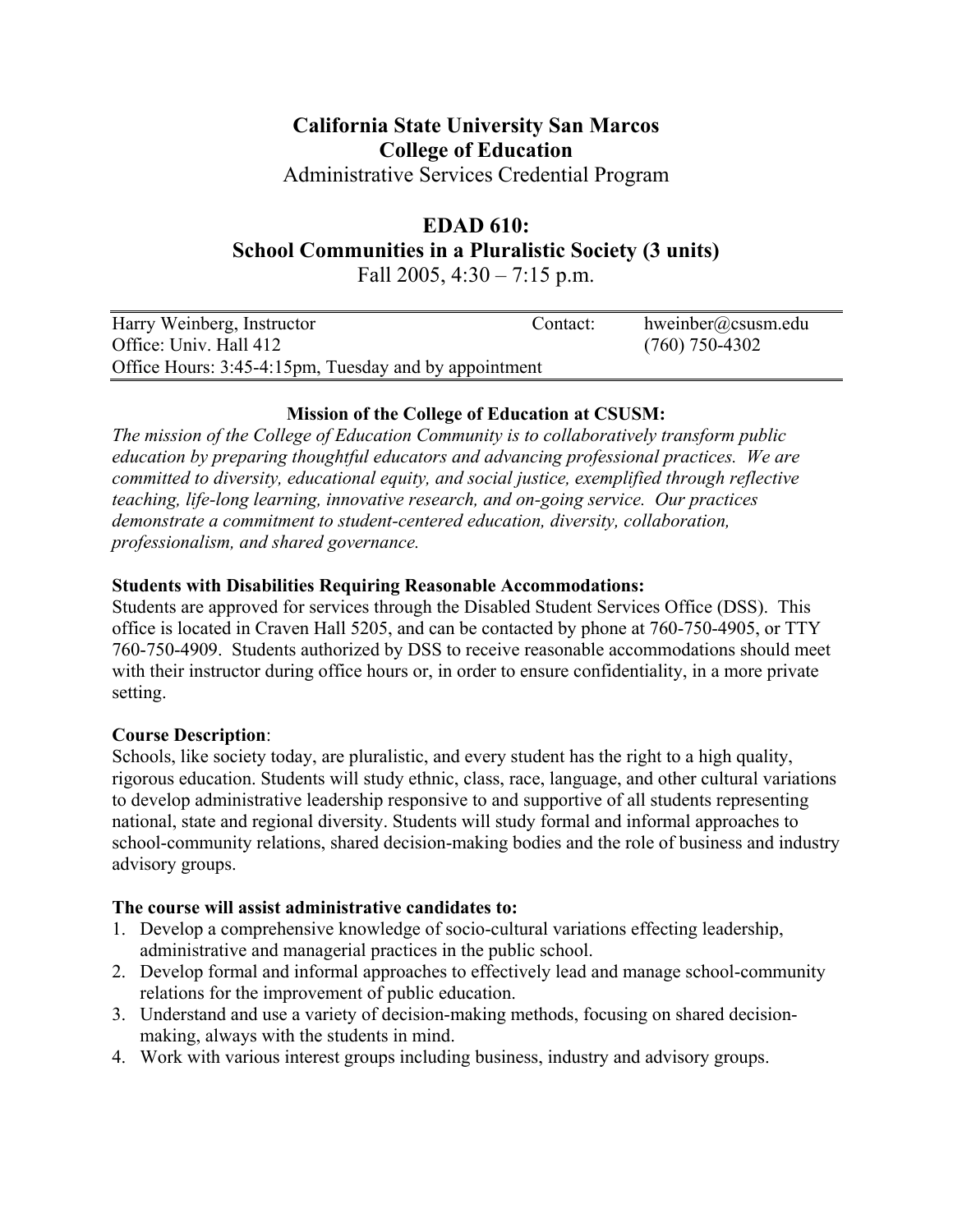#### **Course Objectives**:

Upon completion of the course, the candidate will know, understand, and have practice in effective leadership practices regarding:

- ♦ Community-school relations
- $\bullet$  Principles of public relations
- ♦ Community relations and interactions with diverse racial-ethnic, socioeconomic, political and occupational individuals and groups
- ♦ Concepts, policies and procedures ensuring access and equity for all students to high quality education, with evaluation and integrated services
- ♦ Techniques and procedures for working with community agencies, school site councils and other quasi-governing bodies
- ♦ Communication modes, models, policies and effects
- ♦ Means of identifying and working with community influence groups
- ♦ The role of the school, parents and other care-givers, and the community in the educational process
- ♦ Uses of technology relating to school communities

### **Teaching/ Learning Philosophy**:

Effective learning uses all modalities. As such, we will be teachers, students and mentors. We will use a variety of approaches including reading, reflection, discussion, simulation, and case studies. Each class member must be committed to active participation and to ensuring the engagement of all class members.

#### **Required Reading:**

- ♦ School Leadership & Administration, Petra E. Snowden & Richard A. Gorton, McGraw-Hill.
- ♦ The School and Community Relations, Don Bagin & Donald Gallagher, Allyn & Bacon, 8th edition.

#### **Attendance Policy of the College of Education:**

Due to the dynamic and interactive nature of this course, you are expected to attend all classes and participate actively. At a minimum, you must attend more than 80% of class time, or may not receive a passing grade for the course at the discretion of the instructor. If, for any reasons, you miss two class sessions or are late (or leave early) more than three sessions, you cannot receive a grade of "A". If you miss three class sessions, your highest possible grade is a "C+". Should you have extenuating circumstances, contact the instructor as soon as possible to make appropriate arrangements.

#### **Writing:**

In keeping with All-University Writing Requirement, all courses must have a writing component of at least 2,500 words (approximately 10 pages) which can be administered in a variety of ways.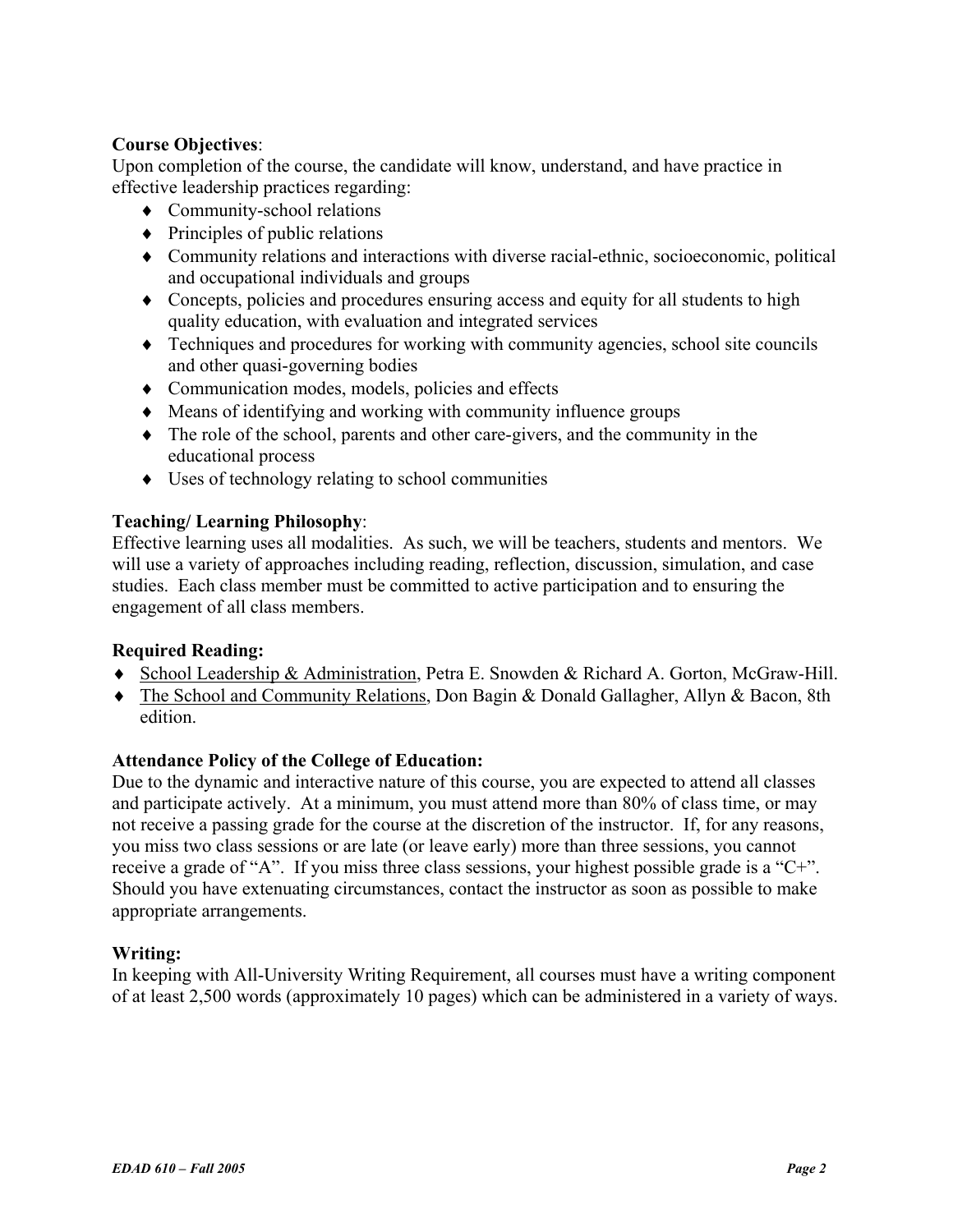**Grading Policy**: The following are expectations of every student:

- $\checkmark$  Active participation in class discussions/activities.
- $\checkmark$  On time completion of all course requirements assignments.
- $\checkmark$  Demonstration of learning, thinking, stretching, listening, reflecting.
- $\checkmark$  A high level of scholarship is expected of all students; only graduate level quality work will be accepted.
- $\checkmark$  If you meet the above expectations at a level commensurate with graduate quality, you will receive a grade of "A".
- $\checkmark$  All assignments must be completed and at a high level for an "A".
- $\checkmark$  A grade of "B" is an honorable, acceptable grade in the program.
- $\checkmark$  Late work is marked down one grade for each week it is late; there are no make up assignments for missed classes.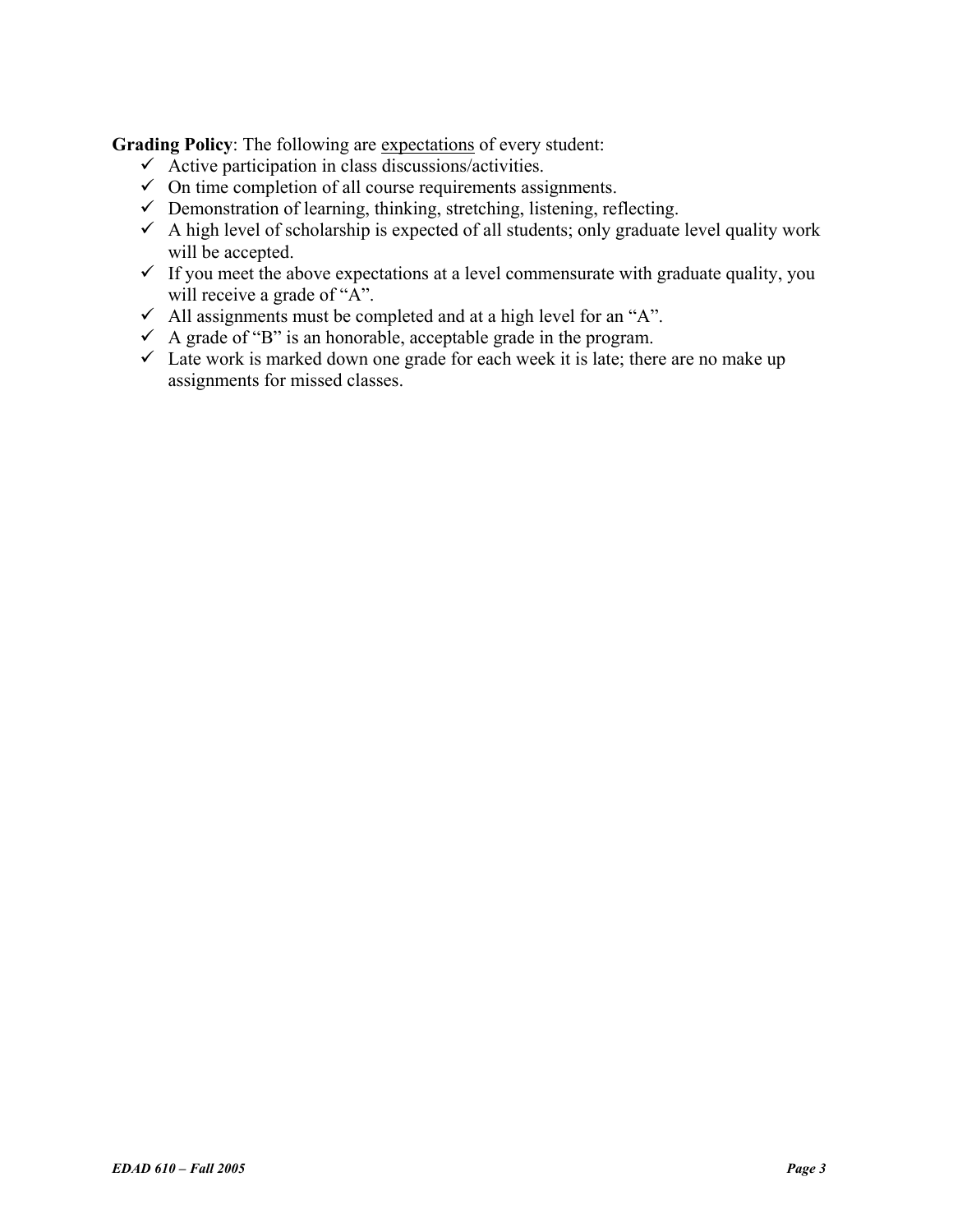# **EDAD 610 – Fall 2005 Class Schedule and Assignment due dates**  *TENTATIVE*

| Class 1  | August 30    | Overview of Course and "Why I want to be an Administrator"                                                     |
|----------|--------------|----------------------------------------------------------------------------------------------------------------|
| Class 2  | September 6  | Readings, Role of Public Education in a Pluralistic Society,<br>Introduction of Case Study Method, Read, Bagin |
| Class 3  | September 13 | Readings, Understanding the Organizations of School Districts,<br>Select Book for Report, Bagin                |
| Class 4  | September 20 | Readings, Video Presentation, Begin Book Reports                                                               |
| Class 5  | September 27 | Readings, Communicating With Internal Publics, Book Reports,<br>Bagin                                          |
| Class 6  | October 4    | Collective Bargaining, Dealing with Pressure Groups, Assign<br>Case Study, Book Reports                        |
| Class 7  | October 11   | Board meeting attendance                                                                                       |
| Class 8  | October 18   | Reading, Communicating with External Public in a Diverse<br>Society, Book Reports, Bagin                       |
| Class 9  | October 25   | Readings, Video Presentation, Board Meeting Report Due, Book<br>Reports                                        |
| Class 10 | November 1   | Readings, Working with the Media—Guest Speaker                                                                 |
| Class 11 | November 8   | Readings, Conducting Campaigns, Press Releases, Book Reports,<br>Bagin                                         |
| Class 12 | November 15  | Readings, Dealing with Test Scores and Accountability, Book<br>Reports                                         |
| Class 13 | November 22  | Readings, Building Coalitions, Becoming Part of the Power<br>Structure, Book Reports                           |
| Class 14 | November 29  | Leadership Presentation                                                                                        |
| Class 15 | December 6   | Final Exercise, Course Wrap up                                                                                 |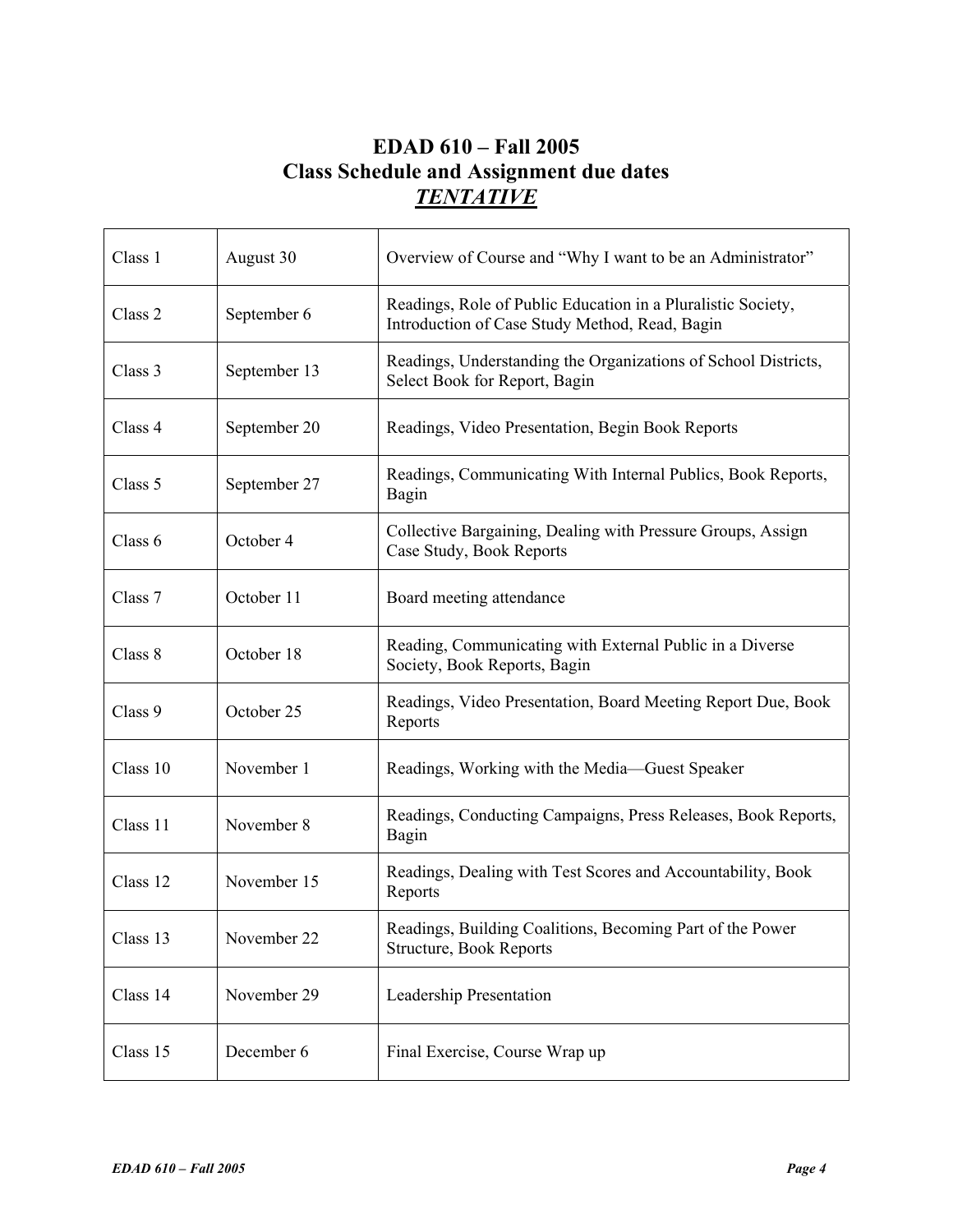### **Guidelines for 610 Assignments**

#### **A. Report on Board Meeting**

- ♦ You can attend any Board meeting in any district, however it could be helpful to attend a Board meeting in a district you serve unless you do so regularly. Then I recommend you attend a meeting in another district for comparison.
- ♦ Attend for a minimum of 2 hours so you can several aspects of the meeting. Make every effort to be at the beginning of the meeting to observe any protocols among the elected officials, and between the board and staff.
- ♦ Look for and write your observations:
	- $\triangleright$  A brief description of the meeting.
	- $\triangleright$  Communications skills of Board members, superintendent and any staff who speaks.
	- $\triangleright$  Leadership skills by whoever is running the meeting (president or chair), other board members, the superintendent and the staff.
	- $\triangleright$  Note the involvement by the staff Is it active or passive? Do staff members other than the superintendent participate? If so, who calls on them and what do they say?
	- $\triangleright$  Who is in the audience? Are any members of the audience involved? If so, how?
	- $\triangleright$  What is the overall tenor of the meeting?
	- $\triangleright$  What actions are taken?
	- $\triangleright$  Any other observations you notice pro or con or just an observation.
	- $\triangleright$  What questions do you have about the process, the people, the actions, etc.
	- $\triangleright$  Write up your observations using either narrative or bullet format.

#### **B. Book Review and Oral Report**

You will prepare a written book review to turn in to the instructor and give to each member of the class, and also give an oral report to the class.

**Written Report**: These are the guidelines used for reviewers of AASA (American Association of School Administrators) book reviews  $(\#1 - 6)$ , supplemented with a note) and  $# 7 - 9$  for this course.

1. AASA's purpose is to give readers guidance in spending their money and committing their time. AASA provides the book reviews as a consumer service.

**{Please note**: In addition to thinking about your book in this way, your purpose is also to glean key learnings you can share with the members of this class. What is in your book that could be helpful to administrators as they deal with various issues? That is, could they benefit by reading this book and for what purpose.**}**

- 2. Reviews should be written clearly (i.e., without jargon), concisely and cogently. Provide a critique of the book's merits, but please do not offer a chapter-by-chapter rundown of contents. If the book would or would not be particularly helpful in the hands of a superintendent, central office or site administrator, say so. And please do not use this hackneyed phrase: This book is a must-read.
- 3. Limit your review to no more than 2 pages double-spaced (that's 6-8 paragraphs). Use 12-point font.